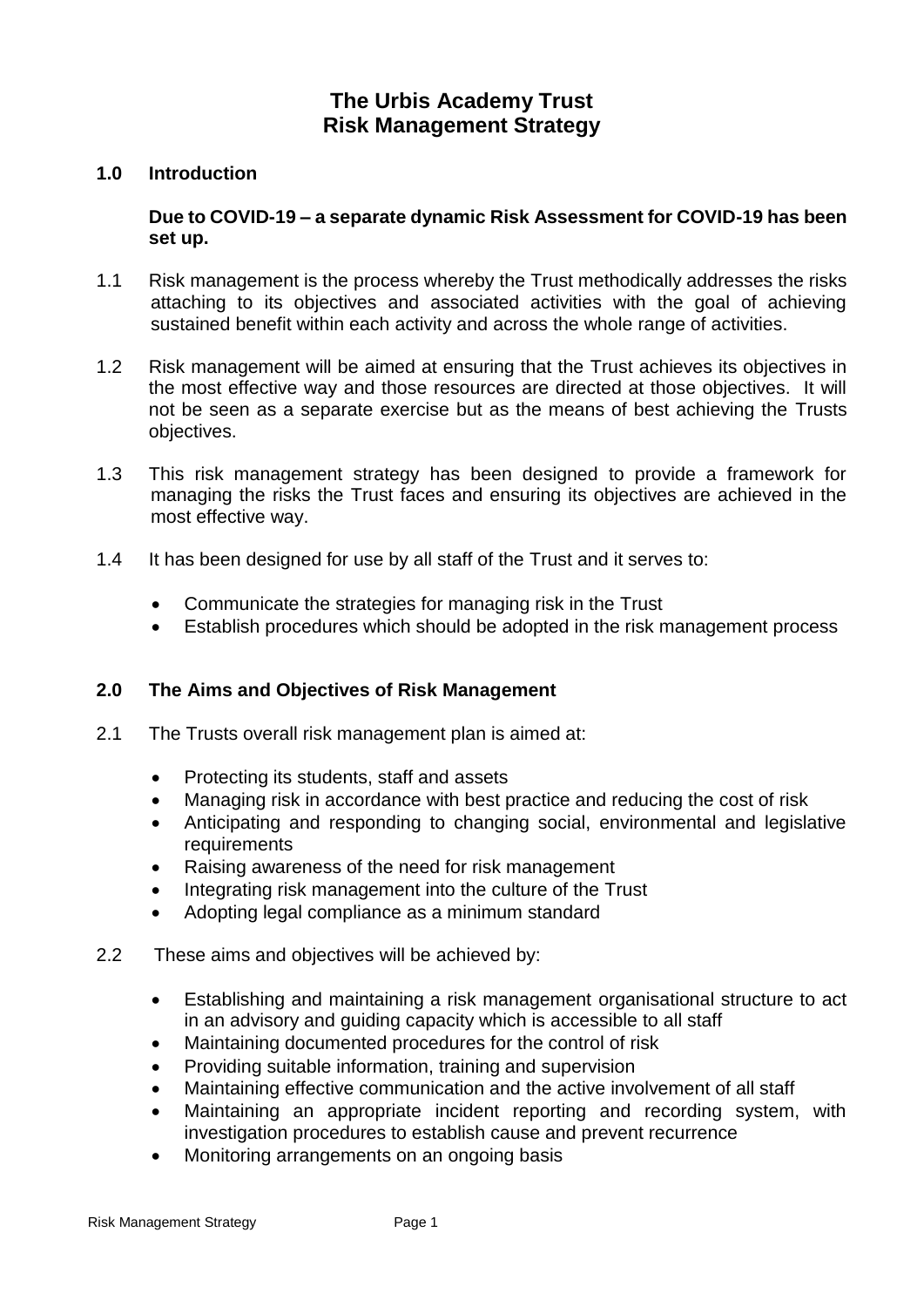# **3.0 The Potential Benefits of Risk Management**

- 3.1 Effective risk management protects and adds value to the Trust and its stakeholders through supporting the Trusts objectives by:
	- Improving decision making, business planning and prioritisation by comprehensive and structured understanding of the wider business environment
	- Supporting more efficient allocation and use of resources within the Trust
	- Enhancing communication between schools and services
	- Protecting and enhancing Trust assets and image
	- Developing and supporting staff and the Trusts knowledge base
	- Helping to focus the internal audit plan

# **4.0 The Structure and Administration of Risk Management**

- 4.1 The Trust has a fundamental role to:
	- Set the tone and influence the culture of risk management within the Trust
	- Determine the appropriate risk appetite or level of exposure for the Trust
	- Approve major decisions affecting the Trusts risk profile or exposure
	- Set policy and strategy for risk management
	- Frequently monitor the management of significant risks to reduce the likelihood of unwelcome surprises or impact
	- Satisfy itself that the less significant risks are being actively managed, with the appropriate controls in place and working effectively
	- Annually review the Trusts approach to risk management and approve changes or improvements to key elements of its processes and procedures
- 4.2 The Senior Management Team (SMT) will:
	- Support and implement policies approved by the Trust
	- Establish internal risk policy and structures for individual school/services
	- Develop risk response processes, including contingency and business continuity programmes
	- Provide adequate information in a timely manner to the Trust and its committees on the status of risks and controls
	- Focus and co-ordinate risk management activities throughout the Trust
	- Raise the level of management awareness and accountability for the business risks experienced by the Trust
	- Develop risk management as part of the culture of the Trust
	- Provide a mechanism for risk management issues to be discussed and disseminated to all areas of the Trust
- 4.3 The Trust Management Team/Heads of Schools/Service Areas will:
	- Have primary responsibility for managing risk on a day-to-day basis
	- Have responsibility for promoting risk awareness within their operations; introduce risk management objectives into their businesses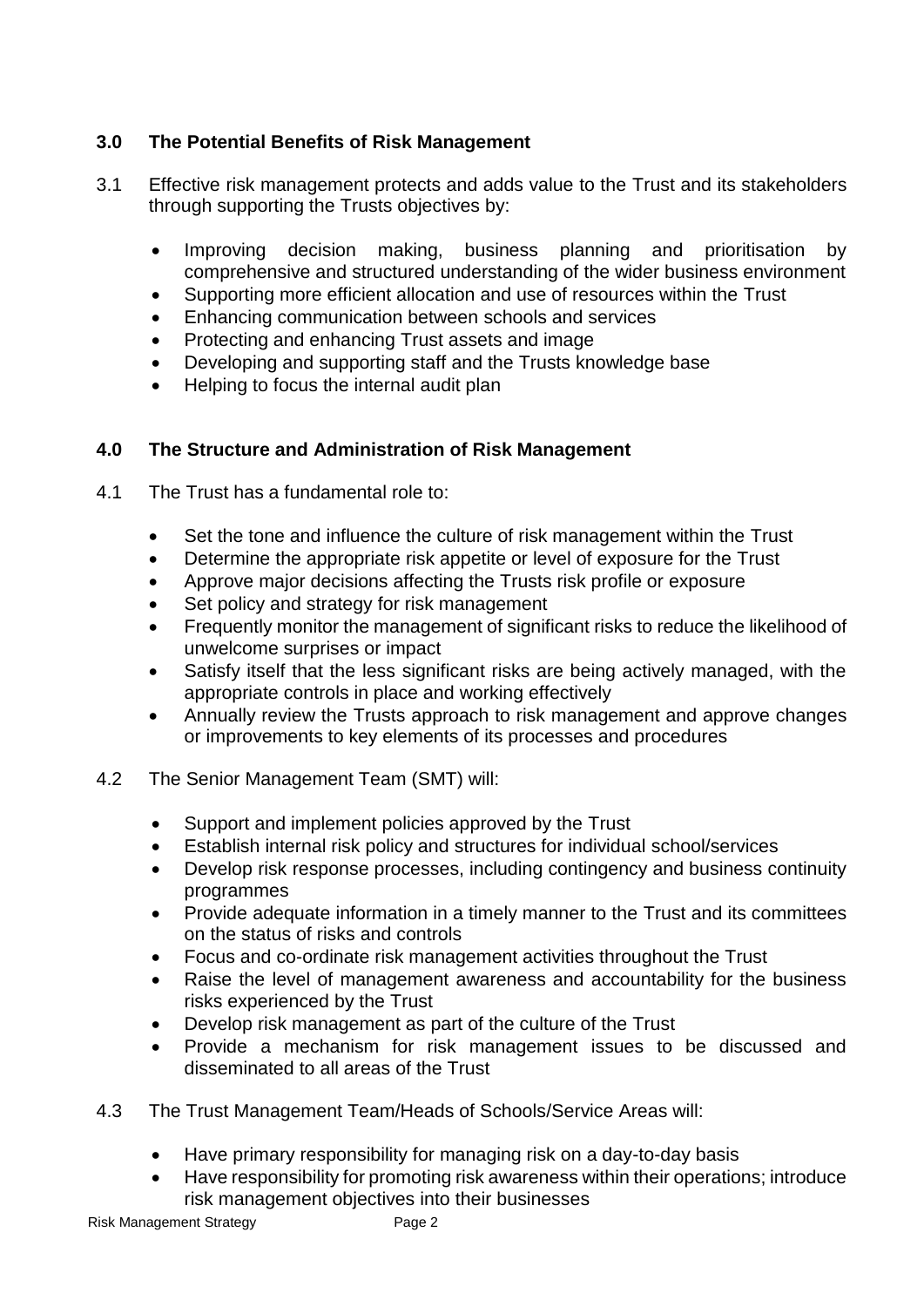- Identify and evaluate the significant risks faced by their operations for consideration by the Senior Management Team, the Audit Committee, the Trust and the other sub Committees
- Ensure that risk management is incorporated at the conceptual stage of projects, as well as throughout a project
- Ensure that risk management is a regular management meeting item to allow consideration of exposure and to prioritise work in the light of effective risk analysis
- Report early warning indicators to SMT
- 4.4 The Risk Management Champion is responsible for:
	- Developing specific programmes and procedures for establishing and maintaining risk management activities within the Trust
	- Ensuring the dispersal of vital information
	- Providing guidance, interpretation and understanding of the risk management systems

# **5.0 Risk Identification**

- 5.1 Risk is not only about adverse events, it is also about missed opportunities. All areas of activity within the Trust and partnerships with third party organisations should be considered, together with what would stop them being as successful as they should. The key risks that the Trust faces will be those that would stop it achieving its objectives in these areas.
- 5.2 As the first step in the risk identification process, all staff with responsibility for delivering operations aims or targets need to understand the Trusts corporate objectives and the legal and regulatory environment in which it operates.
- 5.3 The second step is the translation of these objectives into operating aims in the form of detailed business plans and performance indicators for each area of activity. This should be an ongoing annual exercise with regular updating of the aims.
- 5.4 The next step is to identify what would stop each area being as successful as it should. Risks can readily be identified through either brainstorming or a more structured approach.
- 5.5 There are many methods for grouping risks, starting from either categorising risk or analysing it using a functional approach. Consideration by category, for example, would include:
	- **Strategic risks** concern the long-term strategic objectives of the Trust. They can be affected by such areas as capital availability, legal and regulatory changes, reputation and changes in the physical environment. For example, failure to recognise sector message.
	- **Operation risks**  concern the day-to-day issues that the organisation is confronted with as it strives to deliver its strategic objectives. For example, failure to maintain timely and accurate learner data.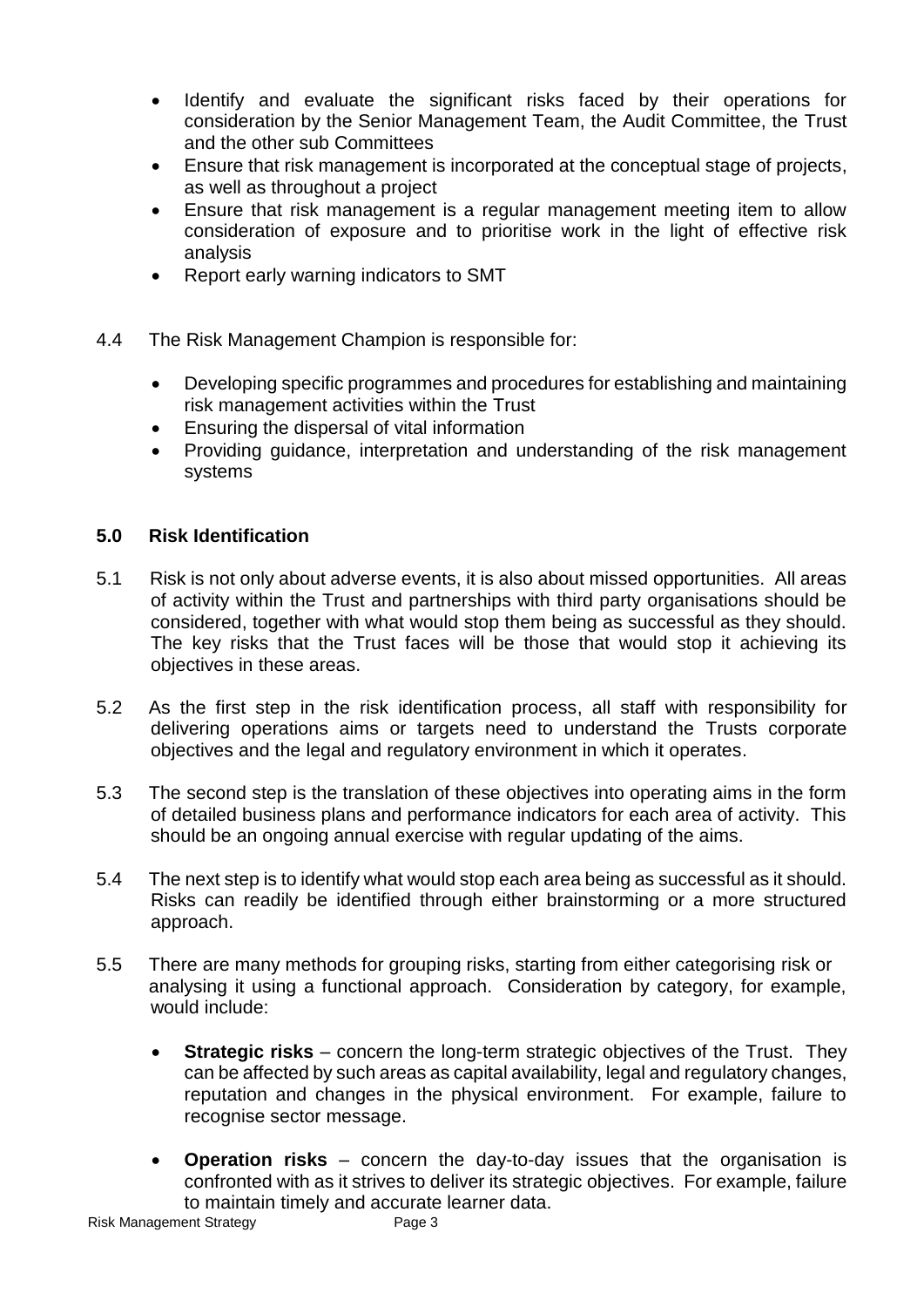- **Financial risks** concern the effective management and control of the finances of the Trust and the effects of external factors such as interest rate movement and other market exposures. For example, failure to balance budget.
- **Compliance risks** concern such issues as health and safety, environmental, trade descriptions, consumer protection, data protection, employment practices and regulatory issues. For example, breach of employment laws.
- **COVID-19 risks –** due to the issues surrounding COVID -19 a dynamic risk assessment has been set up.
- 5.6 The risks that have been identified should be recorded on the risk template and updated to the register for each school/service and incorporated, as necessary, into the corporate risk register.

#### **6.0 Risk Estimation (Assessing Likelihood and Impact) – Trust and School/Service Guidelines**

- 6.1 Having identified the risks that the Trust is facing, they need to be prioritised into a manageable order so that action can be focused on the significant risks. At this stage in the risk management process, you should only be concerned about the risks that threaten the achievement of your operating aims and objectives. Risk prioritisation will enable necessary action to be taken at the relevant level of management in the **Trust**
- 6.2 Each risk should be assessed in terms of the **likelihood** of its occurrence, and its **impact** on the Trust, should it occur.
- 6.3 Not all risks will affect the Trust with the same impact, and some are far more likely to occur within the Trust than others. There is perhaps a low likelihood of fire at Lincoln Street but there would be a significant disruption if the buildings were burnt down. There may be a greater likelihood of petty thefts and the Trust suffers from this regularly.
- 6.4 The impact of a risk and the likelihood of it occurring should be scored as follows:

#### **Likelihood**

For each of the risks you have listed, assess the likelihood of their occurrence on the following scale:

- 1. extremely unlikely; rare occurrence
- 2. unlikely
- 3. moderately unlikely
- 4. very likely, regular occurrence
- 5. highly likely
- 6. extremely likely; frequent occurrence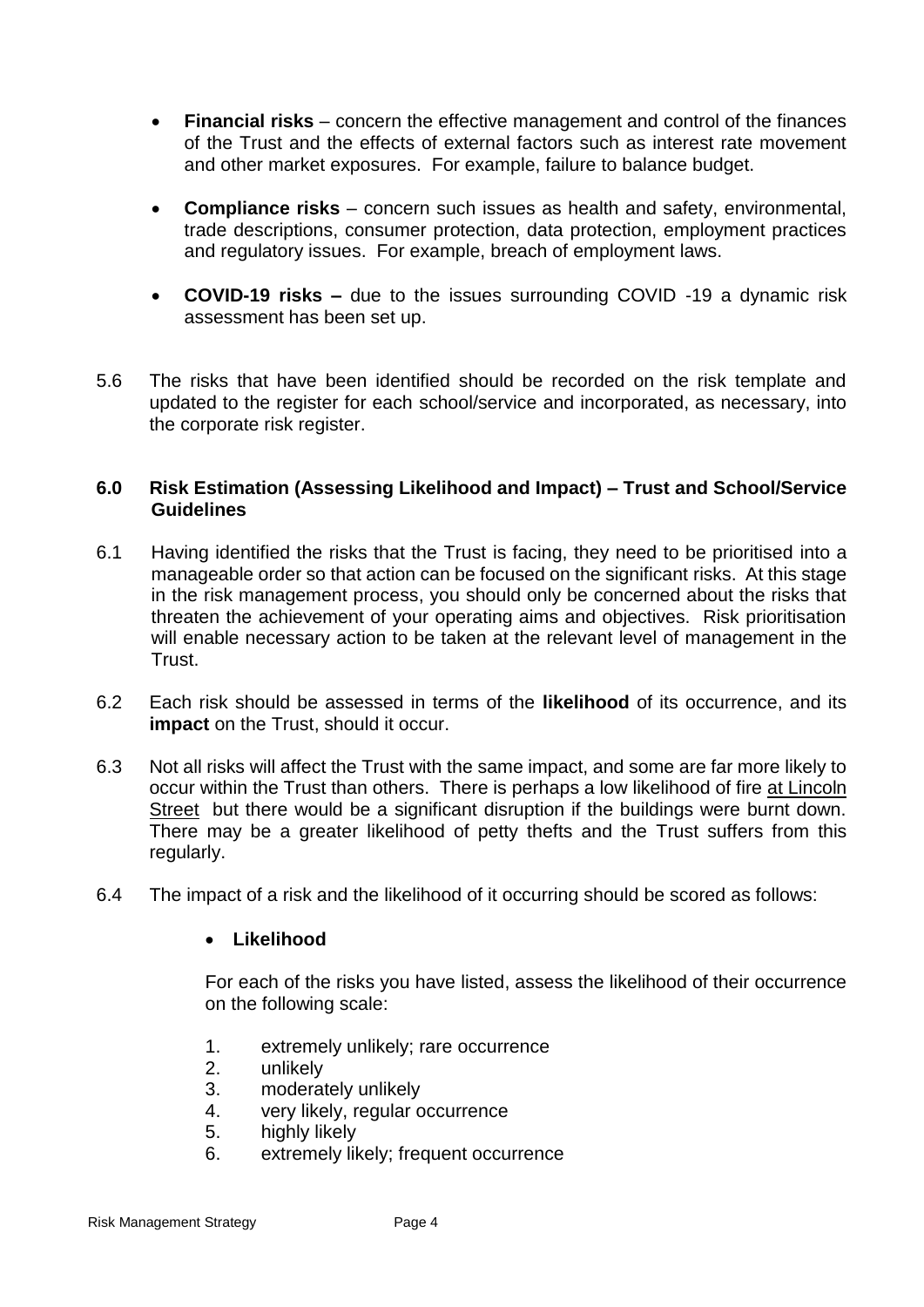## **Impact (financial/reputational)**

Also assess their impact on the following scale:

- 1. not critical to continued operations
- 2. minor impact in limited areas
- 3. minor impact in many areas
- 4. significant impact; would not affect continued operations in short-term but might in long-term
- 5. significant impact; in medium term; relates to substantial operational areas
- 6. fundamental to continuing operations

#### **Financial and Reputational Impact are scored separately and the two scores are added to give the total Impact score**

6.5 Multiply the scores for likelihood and impact (Financial and Reputational) and then rank the risk by numerical value, e.g.

| Major fire        | impact 6 | likelihood 2 | total = $12$ |
|-------------------|----------|--------------|--------------|
| Small scale theft | impact1  | likelihood 3 | total = $3$  |

## **7.0 Risk Prioritisation**

7.1 Risks should be prioritised as follows:

| <b>Risk Score</b> | <b>Prioritisation</b> | <b>Colour</b> | <b>Action</b>                                   |
|-------------------|-----------------------|---------------|-------------------------------------------------|
| 1 to 14           | Low                   | Green         | under<br>Keep<br>review                         |
| $15 - 24$         | Medium                | Amber         | Consider<br>action<br>contingency<br>or<br>plan |
| $>25$             | High                  | Red           | Immediate action                                |

#### **8.0 Risk Mitigation**

- 8.1 Once risks have been identified and prioritised, you need to decide how the Trust is going to address them.
- 8.2 As the first step, you should assess the 'cost' of accepting the risk. This may be a financial cost or a lost opportunity. You may decide that accepting a particular risk is appropriate and not take any further action.
- 8.3 If you decide further action is needed, then there are three main options:
	- avoid the risk
	- transfer all or part of the risk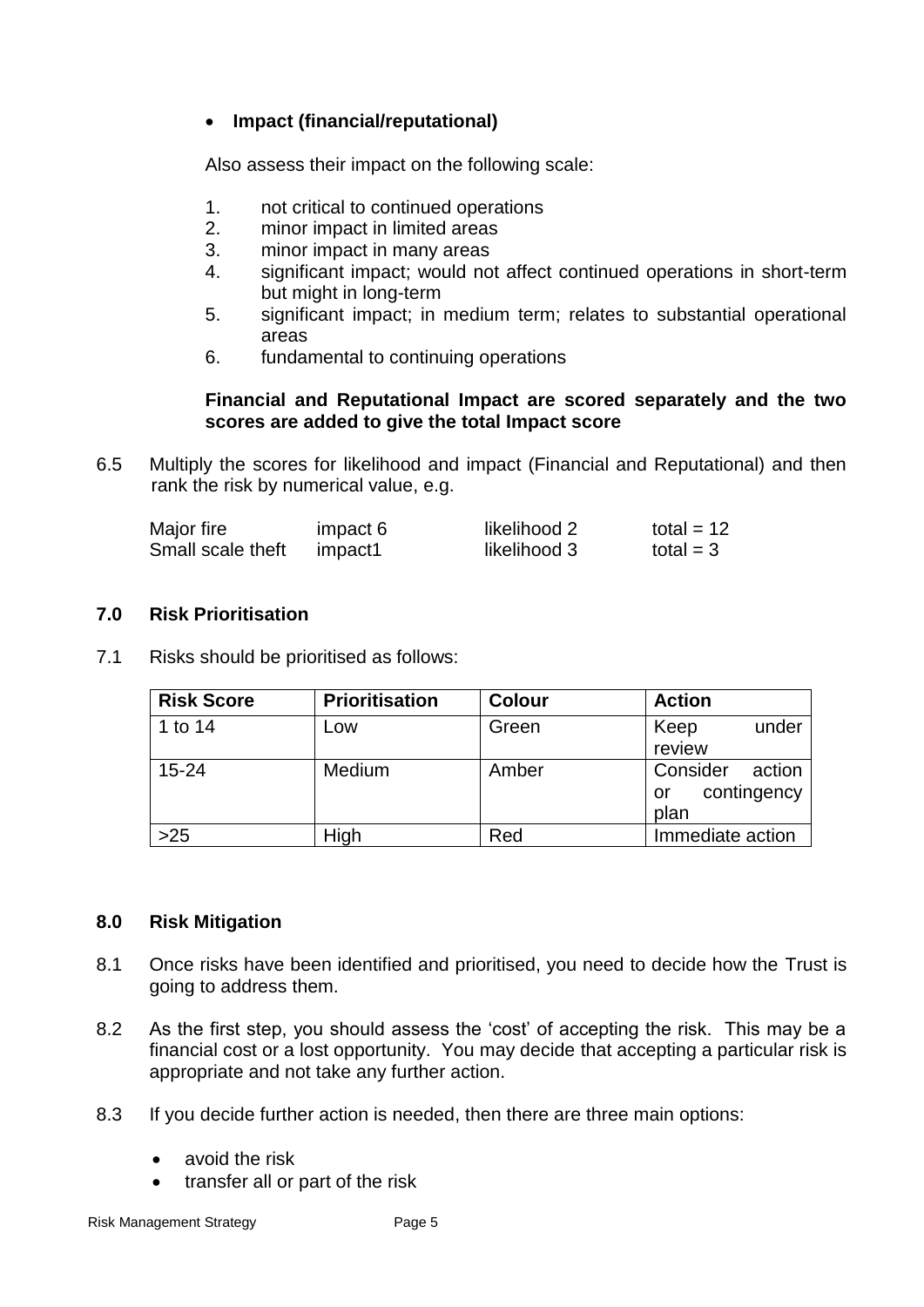- mitigate the risk
- 8.4 A risk may be avoided by withdrawing from that area of activity but doing so may result in a missed opportunity.
- 8.5 A risk may be transferred wholly or in part to a third party, possibly through insurance or a partnership arrangement.
- 8.6 In the majority of cases, the next step will be to put in place systems to mitigate either the likelihood or the impact of the risk. These will include systems addressing the whole operation of the Trust as well as the areas where risks have been identified. Any system of risk mitigation should provide as a minimum:
	- Effective and efficient operation of the Trust
	- Effective internal controls
	- Compliance with law and legislation
- 8.7 Mitigating action plans should be recorded against each risk that has been listed in the risk register with appropriate milestones. In order for an action plan to be successful the action plans should be:
	- Smart
	- Measurable
	- Achievable
	- Realistic
	- Time constrained

They should also include sources of assurance over the controls in place to mitigate each risk identified.

8.8 Source of Assurance is defined as evidence that mitigating action/controls are in place and being regularly reviewed. As part of the monthly risk review, the Assurance should be reviewed to ensure that the mitigating action/controls are appropriate and functioning. The residual risk should also be considered at each review if Assurances indicate that mitigating actions/controls are working better/worse than originally planned.

#### **9.0 Gross and Net risk**

- 9.1 In completing the above mentioned assessment of risk, recognition needs to be given to the impact of the mitigating actions taken by management to reduce the impact of the risk. Accordingly, risks should initially be recorded at their gross value – the impact without mitigating actions. The same risks should then be recorded, allowing for the impact of the mitigating actions. By doing so, the Trust is able to value the impact of the mitigating factors to determine whether they are cost effective.
- 9.2 Both the gross risk and net risk scores are to be recorded on the Risk Register and the Risk Reduction Plan.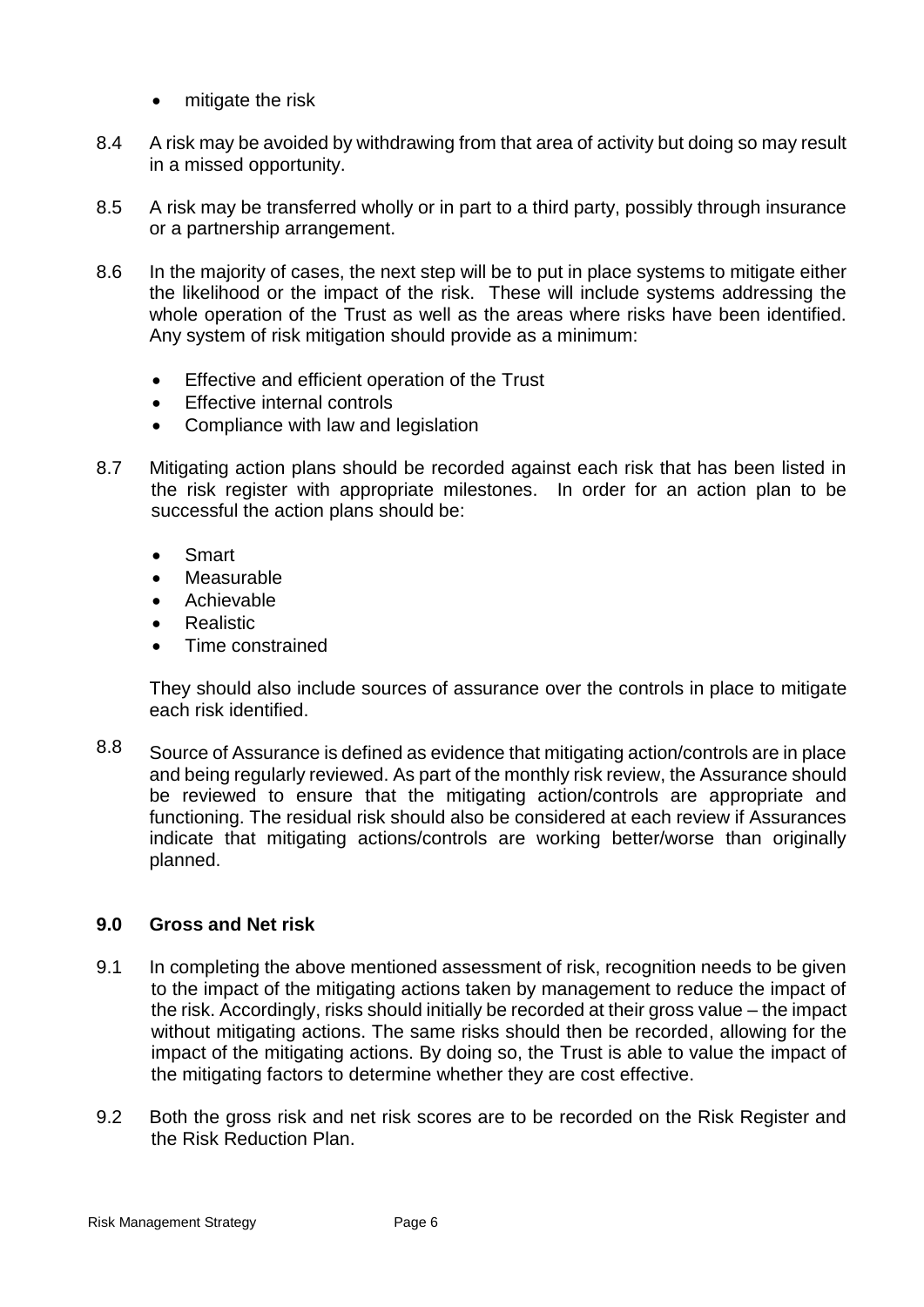9.3 The movement in these risk scores between reporting periods are to be recorded on these key documents to enable the reader to understand whether each risk is constant, decreasing or increasing over time.

## **10.0 Risk Monitoring**

- 10.1 The likelihood or impact of an identified risk can change for a number of reasons including:
	- Nature of the risk has changed or is changing
	- Existing controls are inadequate or not functioning
	- New controls are introduced
- 10.2 Early warning indicators should be designed for each risk to alert management to the situation effectively. These should have triggers, be described in the register and be highlighted in monthly reports to management and the Trust. Key characteristics of monitoring mechanisms are:
	- Information must reach the level of management where decisions can be made
	- Mechanisms must pick up the problem before it happens, or at least before it gets too serious.
- 10.3 Individual school/services should:
	- Review monthly the risks which fall into their area of responsibility, the possible impacts these have on other areas and the consequences other areas may have on them
	- Use performance indicators to monitor the key business and financial activities, progress towards objectives and identify developments which require intervention
	- Have systems which communicate monthly variances in budgets and forecasts to allow action to be taken
	- Report systematically and promptly to the Head of Finance any perceived new risk or failures of existing mitigating or control measures
- 10.4 The Director of Corporate Services should:
	- Ensure that the Corporate Risk Register is updated in the light of developments within the Trust and the wider business environment
- 10.5 The Senior Management Team should:
	- Review the Risk Register
	- Review key performance indicators and progress towards objectives
	- Take necessary action to address adverse departures for objectives
	- Provide adequate information to the relevant Trust's Committee on the most significant risks
- 10.6 The Audit Committee should: